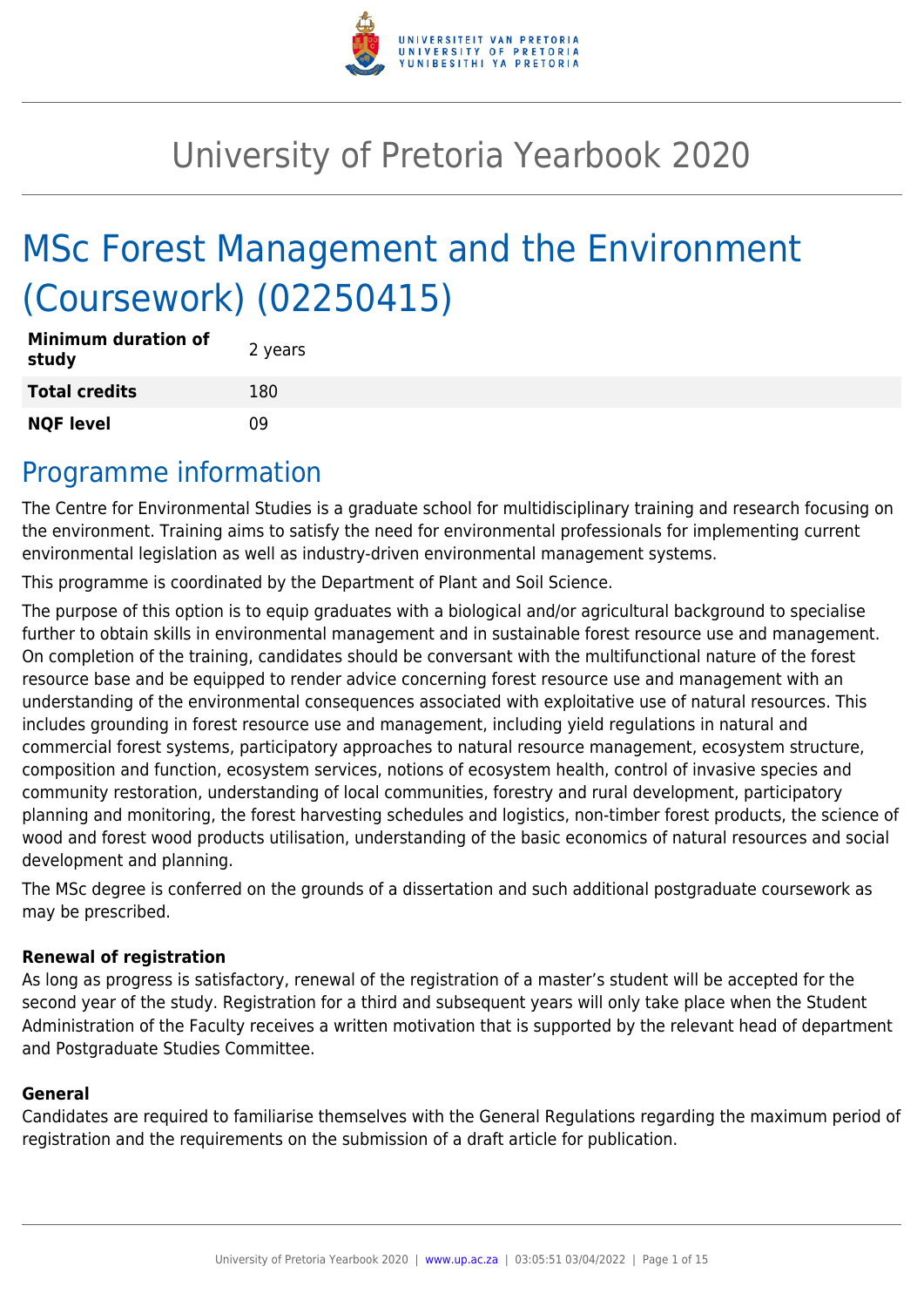

## Admission requirements

- Candidates must have either a three-year BSc and a BScHons or a four-year degree qualification in agricultural, forestry or biological sciences.
- Admission is subiect to the approval of the Forestry Chair in consultation with the Director of the Centre for Environmental Studies.
- At least a final grade point average of 65% for the preceding degree.
- SAQA evaluation compulsory. (NQF level 8 required)

## Promotion to next study year

The progress of all master's candidates is monitored biannually by the supervisor and the postgraduate coordinator. A candidate's study may be terminated if the progress is unsatisfactory or if the candidate is unable to finish his/her studies during the prescribed period.

Subject to exceptions approved by the Dean, on recommendation of the relevant head of department, and where applicable, a student may not enter for the master's examination in the same module more than twice.

## Pass with distinction

The MSc degree is conferred with distinction to candidates who obtain a final average mark of at least 75% and a mark of at least 75% for the dissertation/mini-dissertation from each of the members of the examination panel. Where a member of the examination panel awards a mark of less than 75% for the dissertation/mini-dissertation, that member of the examination panel must offer, in writing, support for his/her decision, or indicate in writing that he/she supports the examination committee's decision to confer the degree with distinction.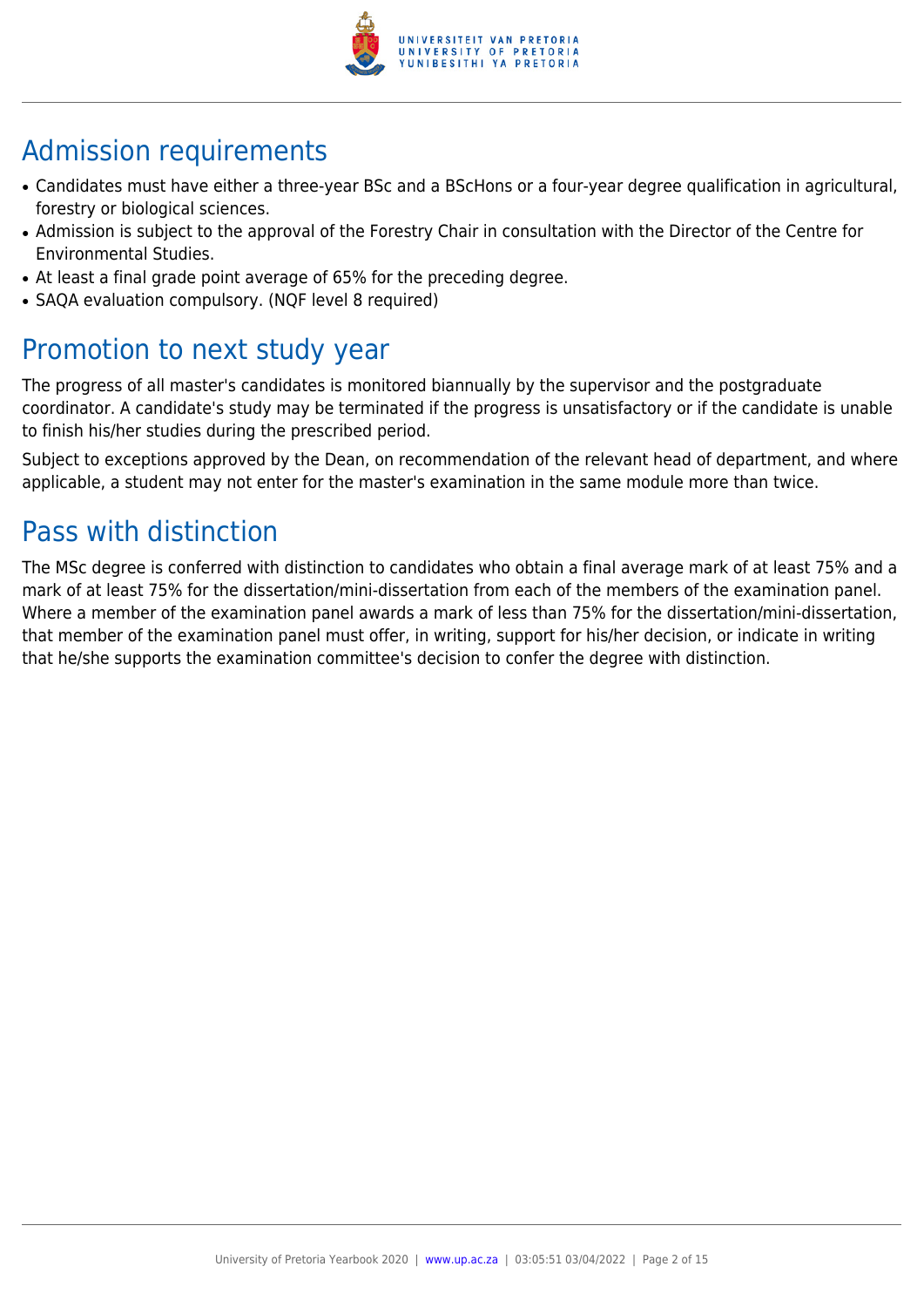

## Curriculum: Year 1

#### **Minimum credits: 180**

#### **Programme information:**

Minimum credits: 180 Core credits: 135 Elective credits: 45

## **Core modules**

### **Environmental paradigms 810 (ENV 810)**

| <b>Module credits</b>         | 15.00                                    |
|-------------------------------|------------------------------------------|
| <b>Prerequisites</b>          | No prerequisites.                        |
| <b>Contact time</b>           | 5 discussion classes per week            |
| <b>Language of tuition</b>    | Module is presented in English           |
| <b>Department</b>             | Geography Geoinformatics and Meteorology |
| <b>Period of presentation</b> | Semester 1                               |

#### **Module content**

Environmental philosophy and ethics, environmental ecology, environment, society and development, environmental economics, environmental management, critical resources management: water utilisation, air quality control, land-use planning: soil characteristics, biodiversity planning, critical resource management: determinism vs co-evolutionary environmental frameworks, research methodology and practice.

## **Environmental law 816 (ENV 816)**

| <b>Module credits</b>         | 15.00                                                                  |
|-------------------------------|------------------------------------------------------------------------|
| <b>Service modules</b>        | Faculty of Law                                                         |
| <b>Prerequisites</b>          | No prerequisites.                                                      |
| <b>Contact time</b>           | 1 lecture per week, 1 web-based period per week, 2 practicals per week |
| <b>Language of tuition</b>    | Module is presented in English                                         |
| <b>Department</b>             | Geography Geoinformatics and Meteorology                               |
| <b>Period of presentation</b> | Semester 1 or Semester 2                                               |

#### **Module content**

Legislation for sustainable development within the framework of international agreements, the different acts affecting water quality and water use, the SEMAs within the NEMA framework, the NEMA EIA regulations, legislation pertaining to hazardous substances, interaction between mining development and NEMA, energy law, strategic environmental legislation, marine and coastal management.

#### **Mini-dissertation 891 (ENV 891)**

**Module credits** 90.00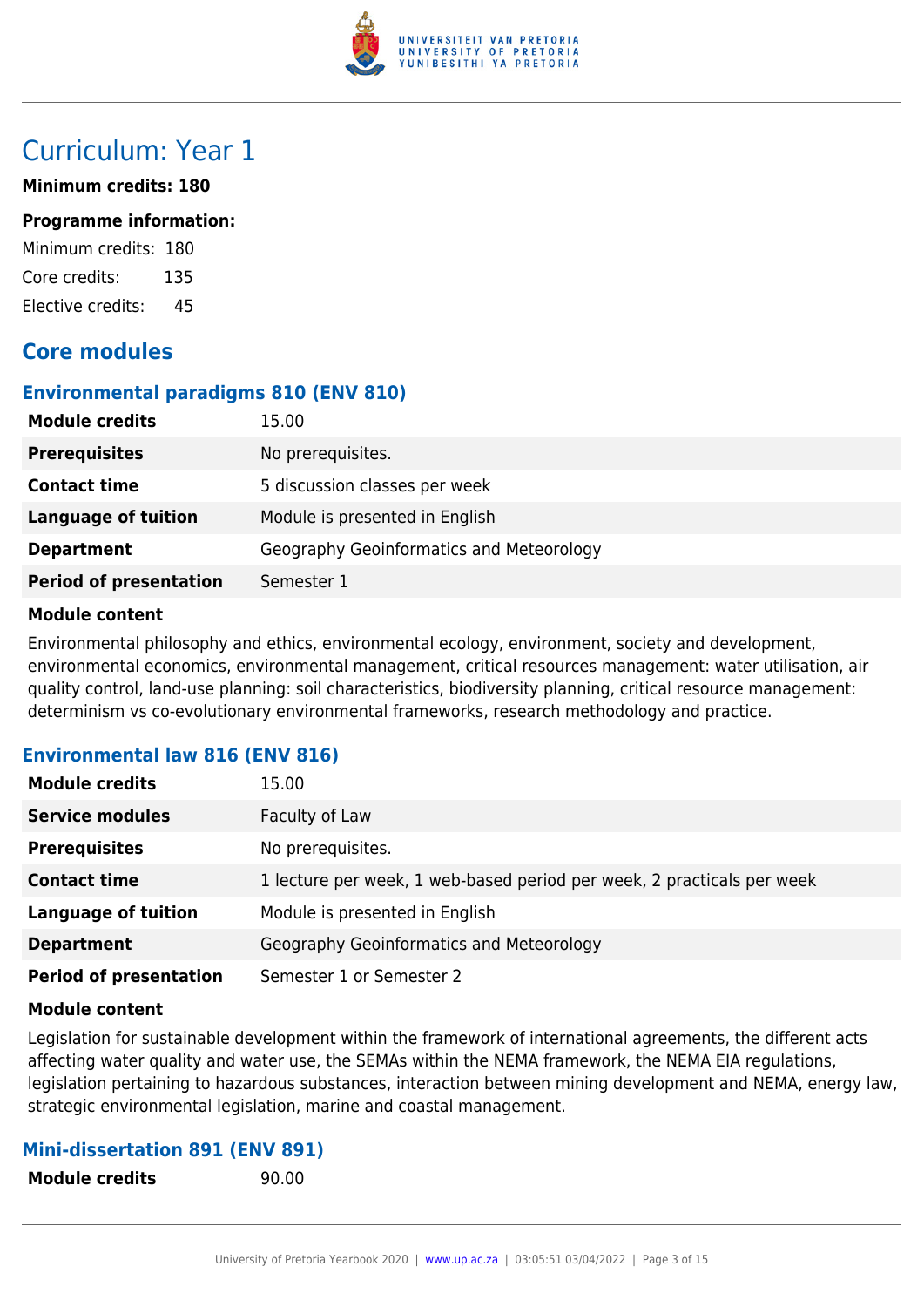

| <b>Prerequisites</b>          | No prerequisites.                        |
|-------------------------------|------------------------------------------|
| Language of tuition           | Module is presented in English           |
| <b>Department</b>             | Geography Geoinformatics and Meteorology |
| <b>Period of presentation</b> | Year                                     |

The student needs to conduct a research project under the supervision of an academic member of staff associated with the Centre for Environmental Studies. This project needs to be of a sufficient quality to be publishable in the open scientific literature. The research report is examined as a manuscript for a suitable journal.

## **General introduction to forestry 831 (FOR 831)**

| <b>Module credits</b>         | 15.00                                                        |
|-------------------------------|--------------------------------------------------------------|
| <b>Prerequisites</b>          | No prerequisites.                                            |
| <b>Contact time</b>           | 1 web-based period per week, 20 discussion classes per block |
| Language of tuition           | Module is presented in English                               |
| <b>Department</b>             | Department of Plant and Soil Sciences                        |
| <b>Period of presentation</b> | Semester 1                                                   |

#### **Module content**

What is forestry? Global forest resources. Natural forests and plantations in Southern Africa. Forestry systems (natural, multipurpose forests, plantation forestry, agroforestry). Sustainable forestry development policy and legislation. Silviculture and management of plantations. Forest certification. Effects of site and silviculture on wood quality. Forest harvesting, utilisation and forest wood products. Non-timber forest products of natural and plantation forests. Forests and woodlands management (forest planning; forest mensuration, growth and yield estimates and regulation). Environmental management of natural and plantation forests. Forestry research. Human resource management in forestry. This module will also have a field practical expedition to introduce students to the field experience.

## **Elective modules**

#### **Strategic environmental management 822 (ENS 822)**

| <b>Module credits</b>         | 15.00                                              |
|-------------------------------|----------------------------------------------------|
| <b>Service modules</b>        | Faculty of Law                                     |
| <b>Prerequisites</b>          | No prerequisites.                                  |
| <b>Contact time</b>           | 2 discussion classes per week, 5 lectures per week |
| <b>Language of tuition</b>    | Module is presented in English                     |
| <b>Department</b>             | Geography Geoinformatics and Meteorology           |
| <b>Period of presentation</b> | Year                                               |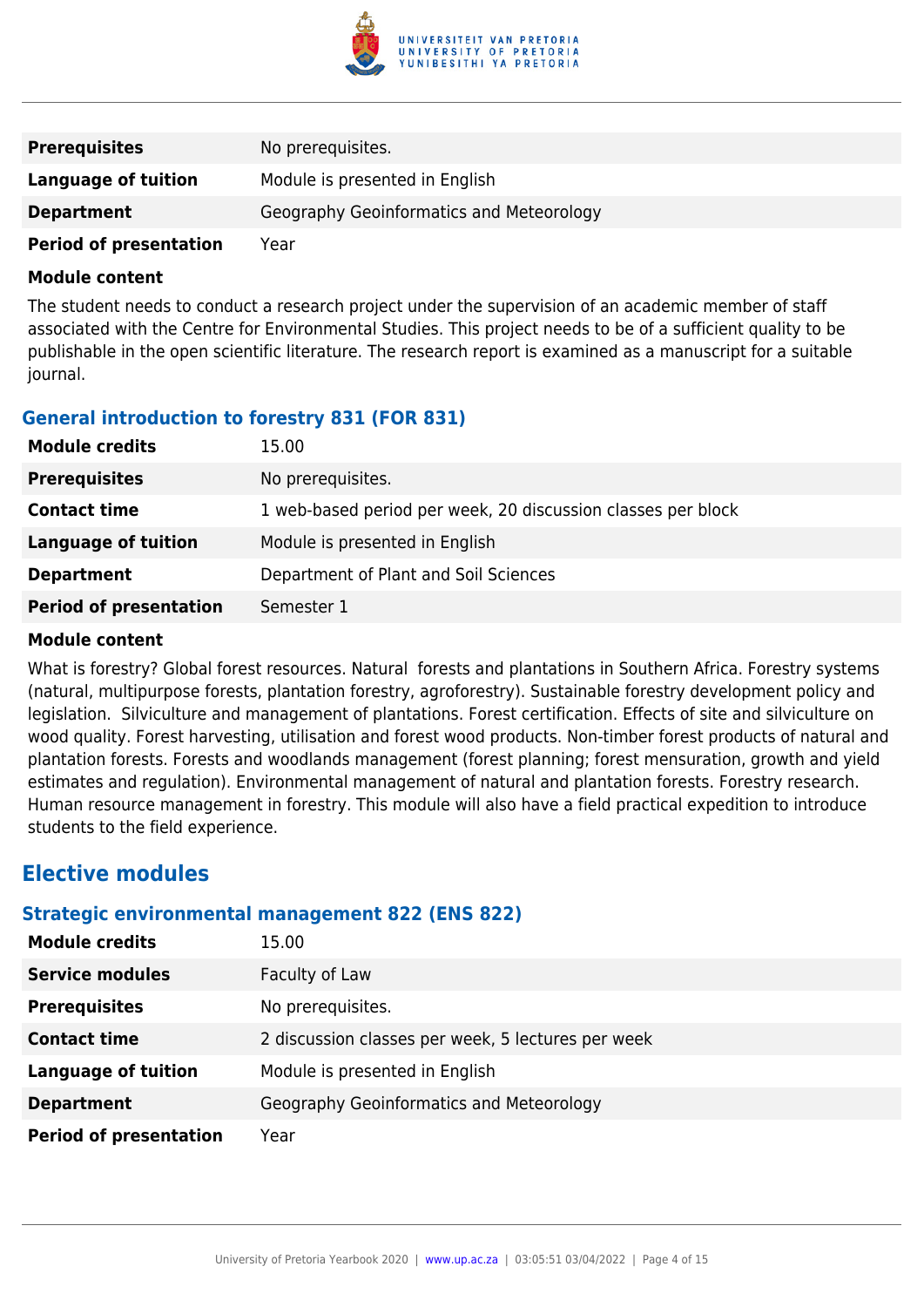

Strategic environmental planning: introduction, objectives and principles; levels; South African overview; guidelines: national and international; strategy and management; structure, strategy and agency; South African guidelines; diagnostic tools; RESP analysis; strategic resource planning; applications, implementation and control; development and policy implementation; South African environmental policy; evaluation frameworks; portfolio analysis; competitive forces; alliances; business benefits; intangibles, survival and catalytic contributions; South African legislation and regulations.

### **Environment and land reform 823 (ENS 823)**

| <b>Module credits</b>         | 15.00                                    |
|-------------------------------|------------------------------------------|
| <b>Prerequisites</b>          | No prerequisites.                        |
| Language of tuition           | Module is presented in English           |
| <b>Department</b>             | Geography Geoinformatics and Meteorology |
| <b>Period of presentation</b> | Year                                     |

#### **Module content**

The need and purpose of land reform in South Africa and its contribution towards sustainable socialenvironmental interaction. An overview of the global variety of land tenure systems, and tenure reform programmes in other countries. Overview of previous systems of land tenure in South Africa. Land reform policy in South Africa: restitution, redistribution, and tenure reform. Critical assessment of progress in terms of land reform objectives. Evaluation of the contribution of the South African land reform programme towards creating sustainable environments.

## **International environmental management systems 822 (ENV 822)**

| <b>Module credits</b>         | 15.00                               |
|-------------------------------|-------------------------------------|
| <b>Prerequisites</b>          | No prerequisites.                   |
| <b>Contact time</b>           | 20 lectures over a period of 1 week |
| Language of tuition           | Module is presented in English      |
| <b>Department</b>             | Zoology and Entomology              |
| <b>Period of presentation</b> | Semester 2                          |

#### **Module content**

The ISO framework, environmental risks and opportunities for companies, global environmental concerns, environmental legislation, identification of environmental impacts, environmental certification and auditing, follow-up activities, the Forestry Stewardship Council framework, chain of custody requirements, production standards, FSC reporting.

(\*\* additional costs involved for international UK certificate)

## **Trees in a multifunctional landscape 833 (ENV 833)**

| <b>Module credits</b> | 15.00             |
|-----------------------|-------------------|
| <b>Prerequisites</b>  | No prerequisites. |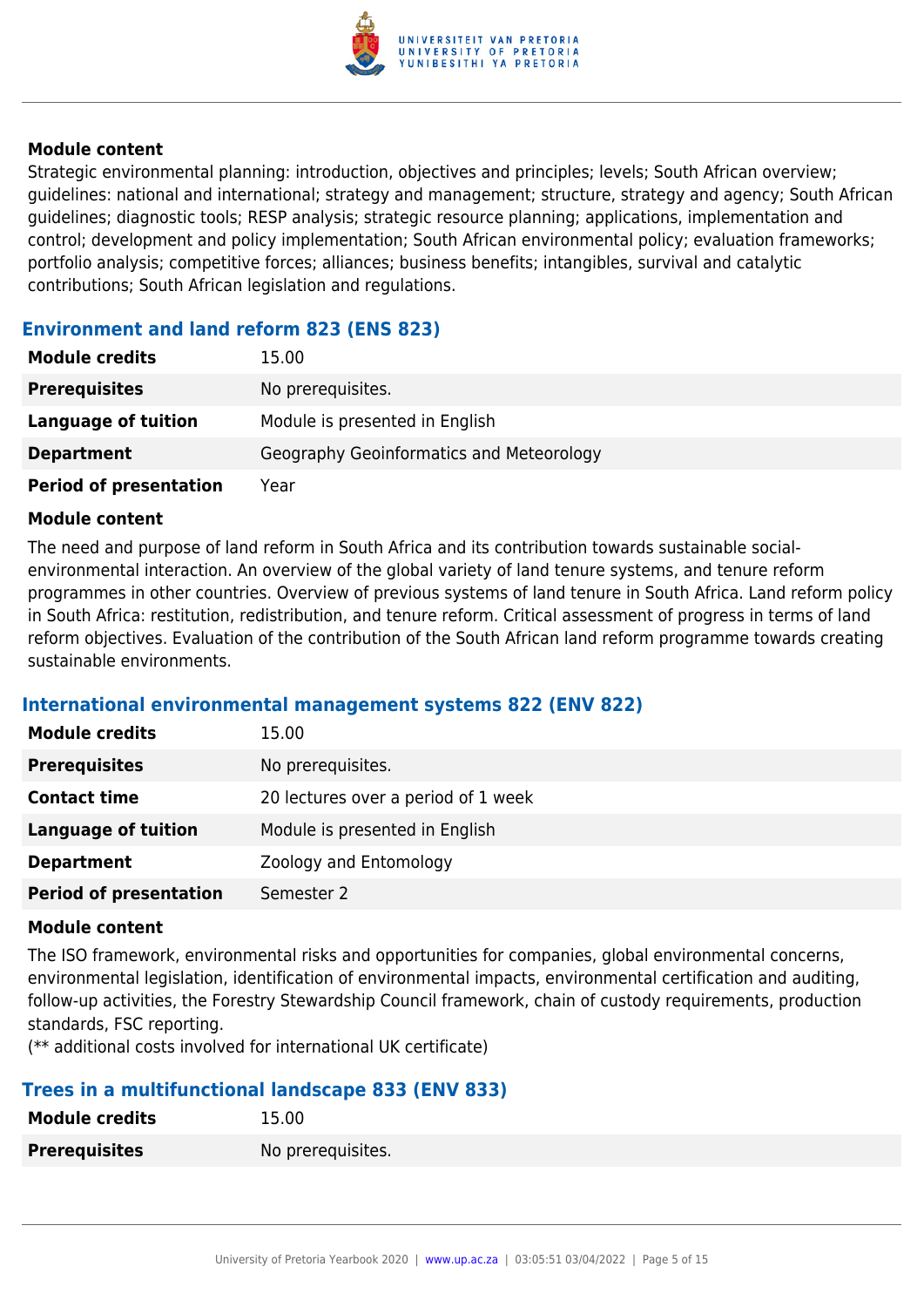

| <b>Contact time</b>           | 1 web-based period per week, 5 discussion classes per week |
|-------------------------------|------------------------------------------------------------|
| Language of tuition           | Module is presented in English                             |
| <b>Department</b>             | Department of Plant and Soil Sciences                      |
| <b>Period of presentation</b> | Quarter 3                                                  |

Place and role of trees in multifunctional rural landscapes. Trees outside forests. Multipurpose trees. Trees and biodiversity. Trees and environmental services. Trees and sustainable development. Domesticated forests. Agroforestry (definition, classification, challenges and examples). Multiple use of forests and trees. Non-timber tree and forest products. Domestication of multipurpose trees. Forests and people. Trees and agricultural production systems (yield, interactions, synergy, competition, pests and diseases). Case-study examples from sub-Saharan Africa.

#### **Forest resource use planning and management 832 (FOR 832)**

| <b>Module credits</b>         | 15.00                                                        |
|-------------------------------|--------------------------------------------------------------|
| <b>Prerequisites</b>          | No prerequisites.                                            |
| <b>Contact time</b>           | 1 web-based period per week, 20 discussion classes per block |
| <b>Language of tuition</b>    | Module is presented in English                               |
| <b>Department</b>             | Department of Plant and Soil Sciences                        |
| <b>Period of presentation</b> | Semester 1                                                   |
|                               |                                                              |

#### **Module content**

Forest planning. Forest mensuration. Growth and yield models and its application in growth and yield simulators. Quantitative silviculture. Yield regulation and forest economics. GIS and spatial analysis in forestry.

#### **Forest engineering 833 (FOR 833)**

| <b>Module credits</b>         | 15.00                                                        |
|-------------------------------|--------------------------------------------------------------|
| <b>Prerequisites</b>          | No prerequisites.                                            |
| <b>Contact time</b>           | 1 web-based period per week, 20 discussion classes per block |
| <b>Language of tuition</b>    | Module is presented in English                               |
| <b>Department</b>             | Department of Plant and Soil Sciences                        |
| <b>Period of presentation</b> | Semester 2                                                   |

#### **Module content**

Forest road engineering. Forest road system management. Forest operations analysis. Production planning. Strategic and tactical planning techniques. Forest operations design. Forest transportation systems. Harvesting management. Logging mechanics.

#### **Wood science and forest products 834 (FOR 834)**

| <b>Module credits</b> | 15.00 |
|-----------------------|-------|
|-----------------------|-------|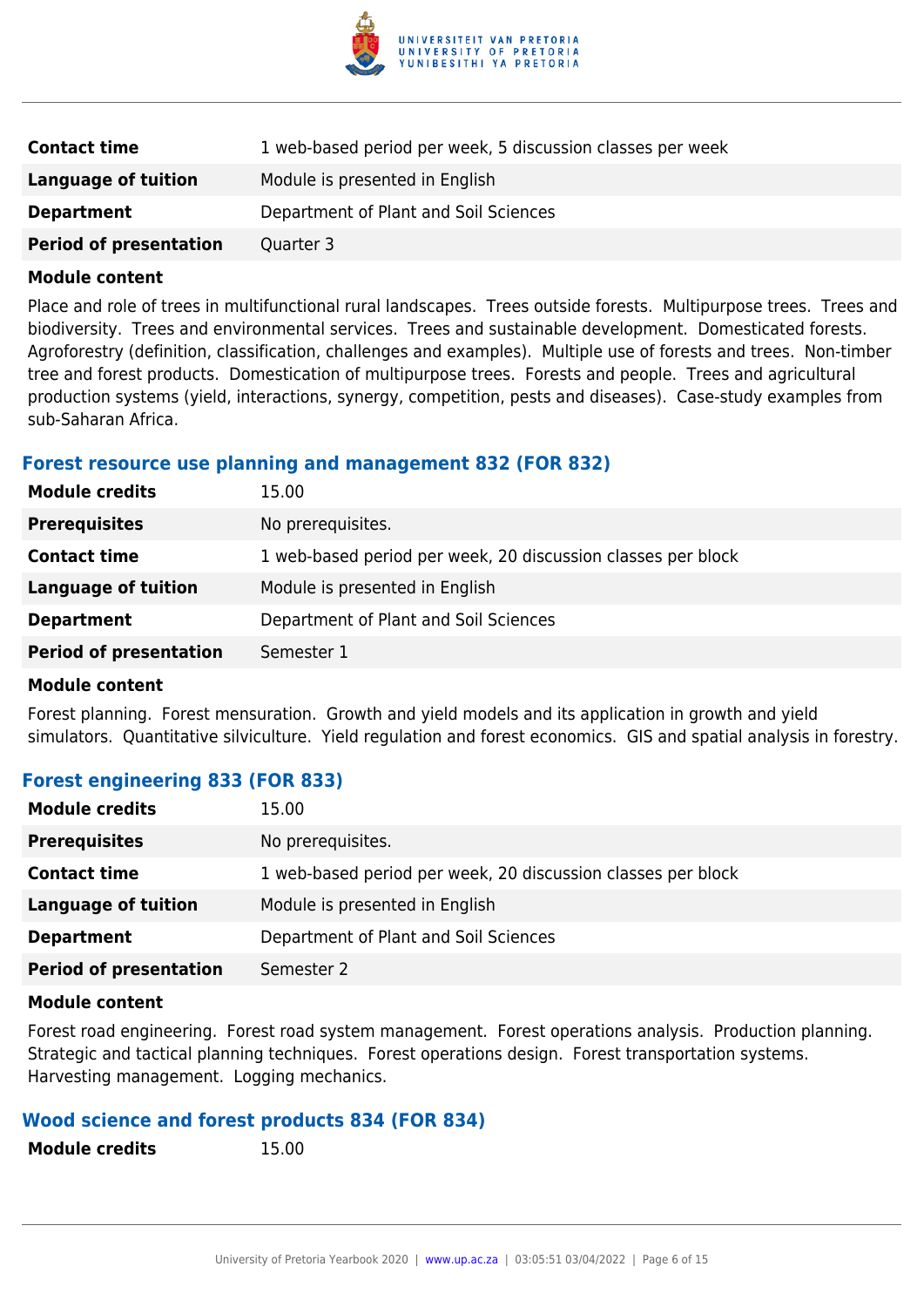

| <b>Prerequisites</b>          | No prerequisites.                                            |
|-------------------------------|--------------------------------------------------------------|
| <b>Contact time</b>           | 1 web-based period per week, 20 discussion classes per block |
| Language of tuition           | Module is presented in English                               |
| <b>Department</b>             | Department of Plant and Soil Sciences                        |
| <b>Period of presentation</b> | Semester 2                                                   |

Common characteristics of wood. Properties controlling the technical performance of wood. Natural growth phenomena affecting wood quality. Effect of site and silviculture on wood quality. The genetics of wood. Sawmilling and wood drying. Composite wood products. Deterioration of wood and wood products and methods of protection.

### **Forest ecology and management 835 (FOR 835)**

| <b>Module credits</b>         | 15.00                                                        |
|-------------------------------|--------------------------------------------------------------|
| <b>Prerequisites</b>          | No prerequisites.                                            |
| <b>Contact time</b>           | 1 web-based period per week, 20 discussion classes per block |
| <b>Language of tuition</b>    | Module is presented in English                               |
| <b>Department</b>             | Department of Plant and Soil Sciences                        |
| <b>Period of presentation</b> | Semester 2                                                   |

#### **Module content**

Structure and function of natural forests, species composition and diversity, disturbance processes and regimes, recovery (succession) concepts and theory, biodiversity in forest ecosystems, energy and nutrient flux in natural forest ecosystems. Resource assessment and planning. Silvicultural systems and management of natural forests (and woodlands), natural regeneration and forest rehabilitation management for sustainability of natural forest ecosystems: multiple use for timber and non-timber forest products, forest rehabilitation (invader plants, mining, degraded forests).

## **Silviculture 836 (FOR 836)**

| <b>Module credits</b>         | 15.00                                                       |
|-------------------------------|-------------------------------------------------------------|
| <b>Prerequisites</b>          | No prerequisites.                                           |
| <b>Contact time</b>           | 1 web-based period per week, 20 discussion classes per week |
| <b>Language of tuition</b>    | Module is presented in English                              |
| <b>Department</b>             | Department of Plant and Soil Sciences                       |
| <b>Period of presentation</b> | Semester 1                                                  |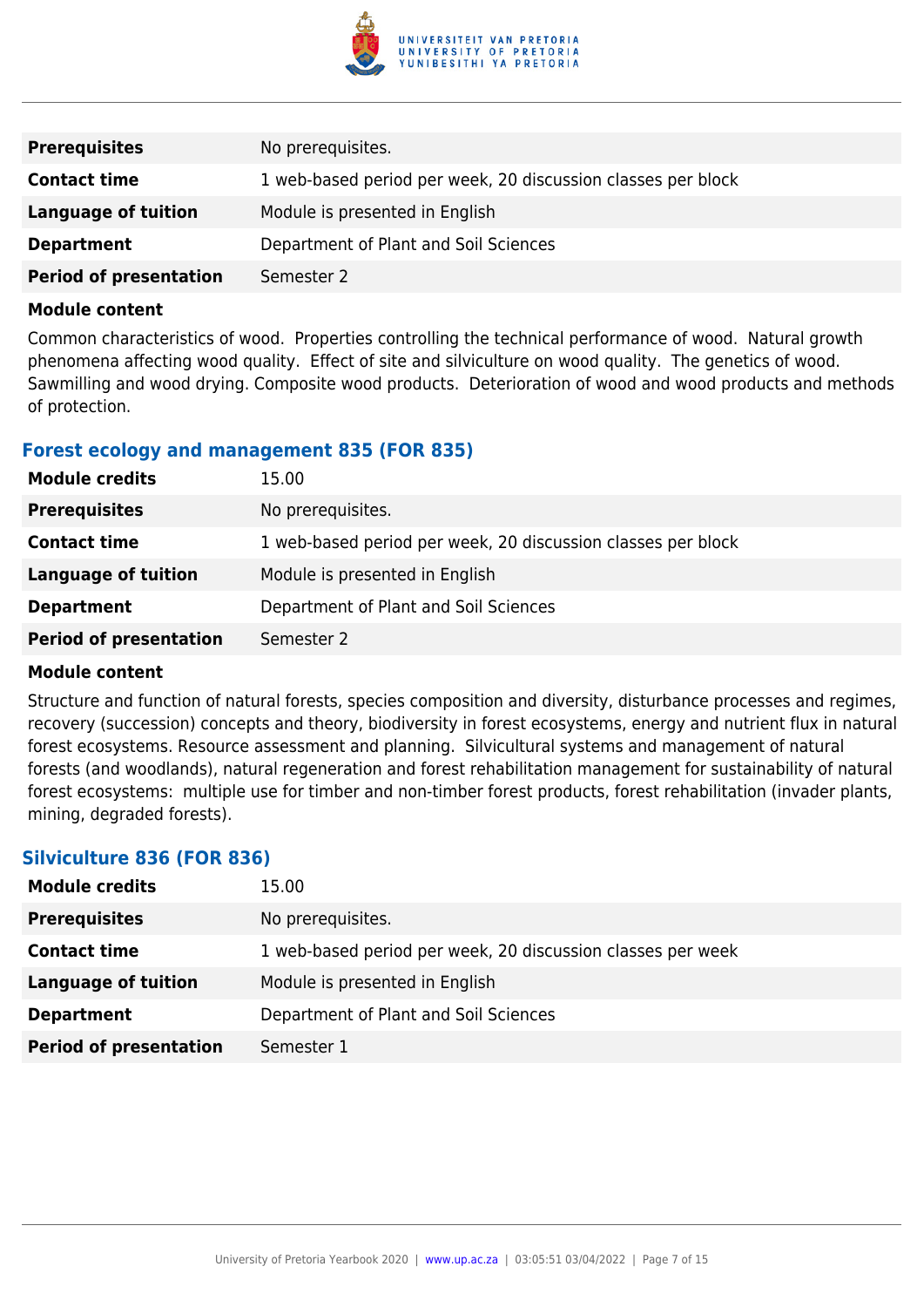

Understand the development of modern plantation forestry. Commercial plantation species. Forest pests and diseases. Forestry site classification. Basis of forestry rotation length (economics, biological, wood quality). Effect of silvicultural practices on wood quality (managing wood quality). Forestry management regimes for different species and end products. Pros and cons of plantation forestry on the environment. Fire management. Propagation techniques for forestry systems and bio-renewable resources, ecological basis of silviculture and fire management systems.

### **Forest resource economics and policy 831 (LEK 831)**

| <b>Module credits</b>         | 20.00                                            |
|-------------------------------|--------------------------------------------------|
| <b>Prerequisites</b>          | No prerequisites.                                |
| <b>Contact time</b>           | 1 discussion class per week, 2 lectures per week |
| Language of tuition           | Module is presented in English                   |
| <b>Department</b>             | Department of Plant and Soil Sciences            |
| <b>Period of presentation</b> | Semester 2                                       |

#### **Module content**

The economics of optimal management of cultivated and natural forests. Optimal rotation age and harvesting in timber production. Managing forest for their non-timber services. The multiple ecosystem services of forest and their contributions to human wellbeing. Economic valuation of the services of forest ecosystems. Forest resource rents and their capture and distribution under different property rights regimes. Regulation and taxation of forest users. Designing logging concessions and forest exploitation policies. Forest resource accounting and optimal management of the resource rents. Communities and forests. Case study examples from Sub-Saharan Africa.

#### **Environmental change 881 (OMS 881)**

| <b>Module credits</b>         | 15.00                                    |
|-------------------------------|------------------------------------------|
| <b>Prerequisites</b>          | No prerequisites.                        |
| Language of tuition           | Module is presented in English           |
| <b>Department</b>             | Geography Geoinformatics and Meteorology |
| <b>Period of presentation</b> | Year                                     |

#### **Module content**

This module involves the study of the causes and consequences of environmental change from multidisciplinary perspectives. A focus of this course is human environmental interactions. Past processes leading to environmental change will also be discussed. In a given period, the following will be investigated: principles of environmental change, causes and consequences of environmental change, Global warming and climate change: causes and impacts of climate change on natural resources; water, forests, biodiversity, land use and land cover change, environmental/Climate change and infectious disease, human dimensions of global change and Climate change political responses including the Kyoto protocol. Mitigation and adaptation strategies to climate change and effects of Climate change on sustainable development.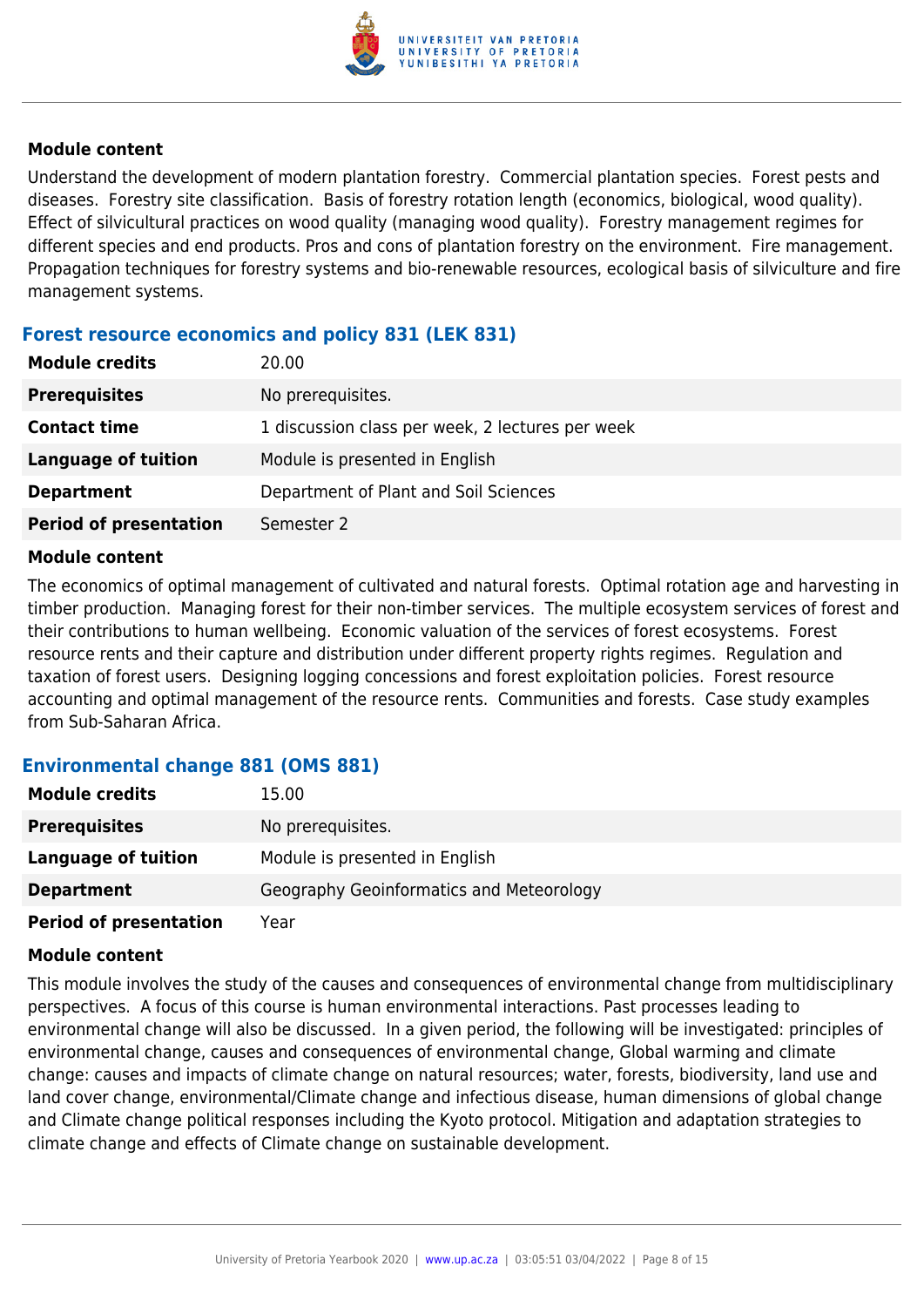

## Curriculum: Final year

**Minimum credits: 180**

## **Core modules**

## **Environmental paradigms 810 (ENV 810)**

| <b>Module credits</b><br>15.00 |                                          |
|--------------------------------|------------------------------------------|
| <b>Prerequisites</b>           | No prerequisites.                        |
| <b>Contact time</b>            | 5 discussion classes per week            |
| <b>Language of tuition</b>     | Module is presented in English           |
| <b>Department</b>              | Geography Geoinformatics and Meteorology |
| <b>Period of presentation</b>  | Semester 1                               |

#### **Module content**

Environmental philosophy and ethics, environmental ecology, environment, society and development, environmental economics, environmental management, critical resources management: water utilisation, air quality control, land-use planning: soil characteristics, biodiversity planning, critical resource management: determinism vs co-evolutionary environmental frameworks, research methodology and practice.

## **Environmental law 816 (ENV 816)**

| <b>Module credits</b>         | 15.00                                                                  |
|-------------------------------|------------------------------------------------------------------------|
| <b>Service modules</b>        | Faculty of Law                                                         |
| <b>Prerequisites</b>          | No prerequisites.                                                      |
| <b>Contact time</b>           | 1 lecture per week, 1 web-based period per week, 2 practicals per week |
| <b>Language of tuition</b>    | Module is presented in English                                         |
| <b>Department</b>             | Geography Geoinformatics and Meteorology                               |
| <b>Period of presentation</b> | Semester 1 or Semester 2                                               |

#### **Module content**

Legislation for sustainable development within the framework of international agreements, the different acts affecting water quality and water use, the SEMAs within the NEMA framework, the NEMA EIA regulations, legislation pertaining to hazardous substances, interaction between mining development and NEMA, energy law, strategic environmental legislation, marine and coastal management.

#### **Mini-dissertation 891 (ENV 891)**

| <b>Module credits</b> | 90.00                                    |
|-----------------------|------------------------------------------|
| <b>Prerequisites</b>  | No prerequisites.                        |
| Language of tuition   | Module is presented in English           |
| <b>Department</b>     | Geography Geoinformatics and Meteorology |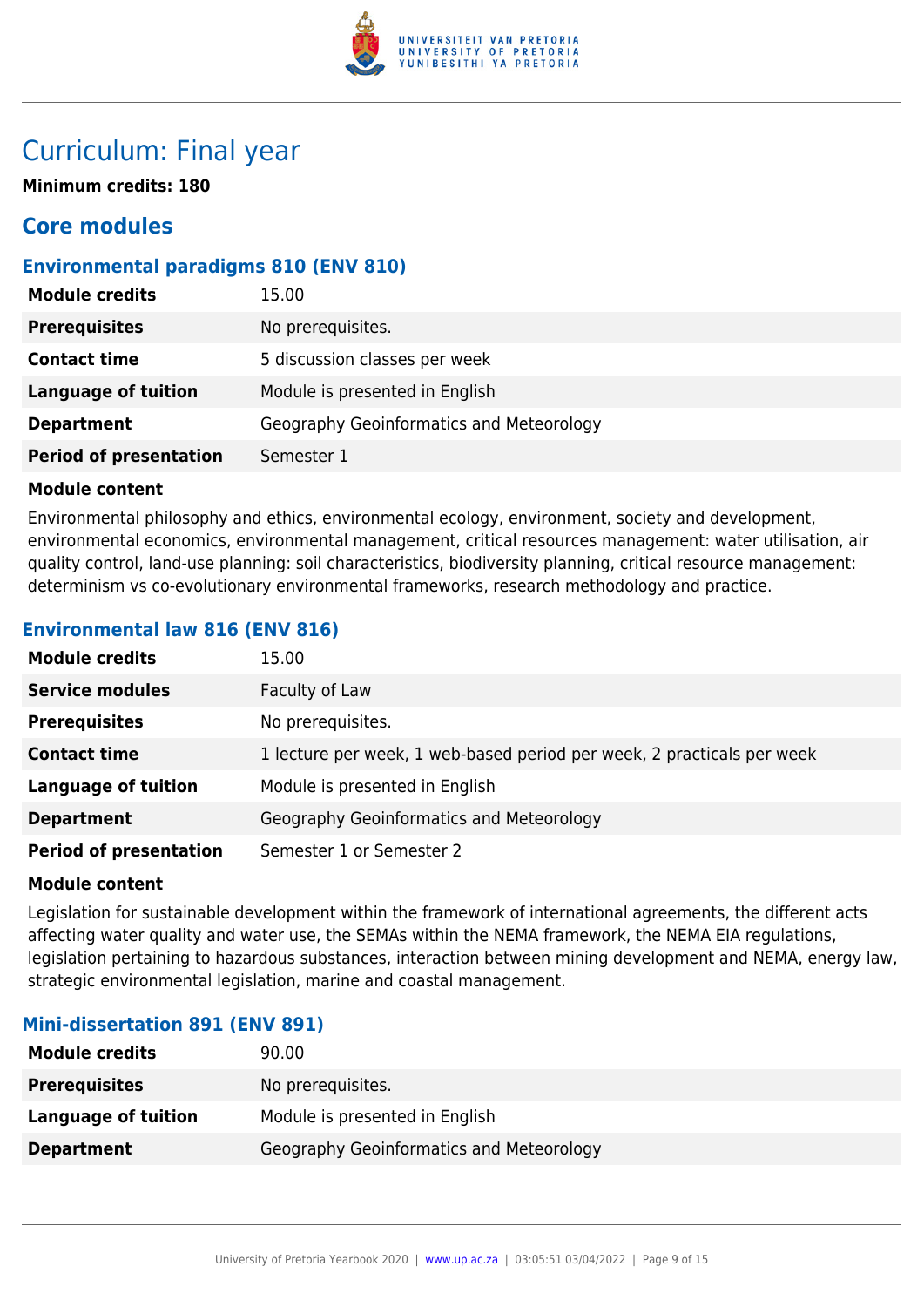

#### **Period of presentation** Year

#### **Module content**

The student needs to conduct a research project under the supervision of an academic member of staff associated with the Centre for Environmental Studies. This project needs to be of a sufficient quality to be publishable in the open scientific literature. The research report is examined as a manuscript for a suitable journal.

## **General introduction to forestry 831 (FOR 831)**

| <b>Module credits</b>         | 15.00                                                        |
|-------------------------------|--------------------------------------------------------------|
| <b>Prerequisites</b>          | No prerequisites.                                            |
| <b>Contact time</b>           | 1 web-based period per week, 20 discussion classes per block |
| Language of tuition           | Module is presented in English                               |
| <b>Department</b>             | Department of Plant and Soil Sciences                        |
| <b>Period of presentation</b> | Semester 1                                                   |

#### **Module content**

What is forestry? Global forest resources. Natural forests and plantations in Southern Africa. Forestry systems (natural, multipurpose forests, plantation forestry, agroforestry). Sustainable forestry development policy and legislation. Silviculture and management of plantations. Forest certification. Effects of site and silviculture on wood quality. Forest harvesting, utilisation and forest wood products. Non-timber forest products of natural and plantation forests. Forests and woodlands management (forest planning; forest mensuration, growth and yield estimates and regulation). Environmental management of natural and plantation forests. Forestry research. Human resource management in forestry. This module will also have a field practical expedition to introduce students to the field experience.

## **Elective modules**

#### **Strategic environmental management 822 (ENS 822)**

| <b>Module credits</b>         | 15.00                                              |
|-------------------------------|----------------------------------------------------|
| <b>Service modules</b>        | Faculty of Law                                     |
| <b>Prerequisites</b>          | No prerequisites.                                  |
| <b>Contact time</b>           | 2 discussion classes per week, 5 lectures per week |
| <b>Language of tuition</b>    | Module is presented in English                     |
| <b>Department</b>             | Geography Geoinformatics and Meteorology           |
| <b>Period of presentation</b> | Year                                               |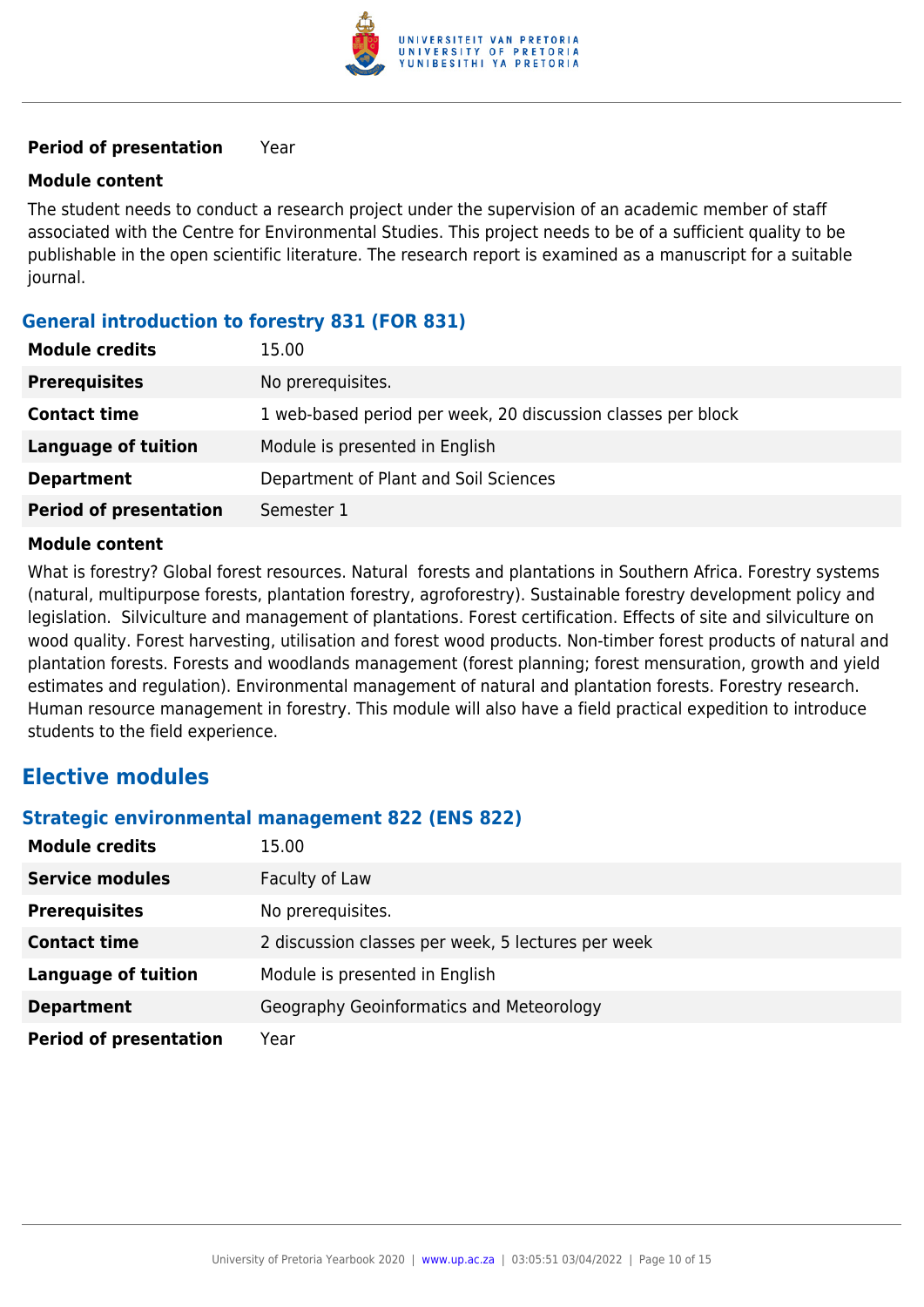

Strategic environmental planning: introduction, objectives and principles; levels; South African overview; guidelines: national and international; strategy and management; structure, strategy and agency; South African guidelines; diagnostic tools; RESP analysis; strategic resource planning; applications, implementation and control; development and policy implementation; South African environmental policy; evaluation frameworks; portfolio analysis; competitive forces; alliances; business benefits; intangibles, survival and catalytic contributions; South African legislation and regulations.

## **Environment and land reform 823 (ENS 823)**

| <b>Module credits</b>         | 15.00                                    |
|-------------------------------|------------------------------------------|
| <b>Prerequisites</b>          | No prerequisites.                        |
| Language of tuition           | Module is presented in English           |
| <b>Department</b>             | Geography Geoinformatics and Meteorology |
| <b>Period of presentation</b> | Year                                     |

#### **Module content**

The need and purpose of land reform in South Africa and its contribution towards sustainable socialenvironmental interaction. An overview of the global variety of land tenure systems, and tenure reform programmes in other countries. Overview of previous systems of land tenure in South Africa. Land reform policy in South Africa: restitution, redistribution, and tenure reform. Critical assessment of progress in terms of land reform objectives. Evaluation of the contribution of the South African land reform programme towards creating sustainable environments.

#### **International environmental management systems 822 (ENV 822)**

| <b>Module credits</b>         | 15.00                               |
|-------------------------------|-------------------------------------|
| <b>Prerequisites</b>          | No prerequisites.                   |
| <b>Contact time</b>           | 20 lectures over a period of 1 week |
| <b>Language of tuition</b>    | Module is presented in English      |
| <b>Department</b>             | Zoology and Entomology              |
| <b>Period of presentation</b> | Semester 2                          |

#### **Module content**

The ISO framework, environmental risks and opportunities for companies, global environmental concerns, environmental legislation, identification of environmental impacts, environmental certification and auditing, follow-up activities, the Forestry Stewardship Council framework, chain of custody requirements, production standards, FSC reporting.

(\*\* additional costs involved for international UK certificate)

## **Trees in a multifunctional landscape 833 (ENV 833)**

| <b>Module credits</b> | 15.00             |
|-----------------------|-------------------|
| <b>Prerequisites</b>  | No prerequisites. |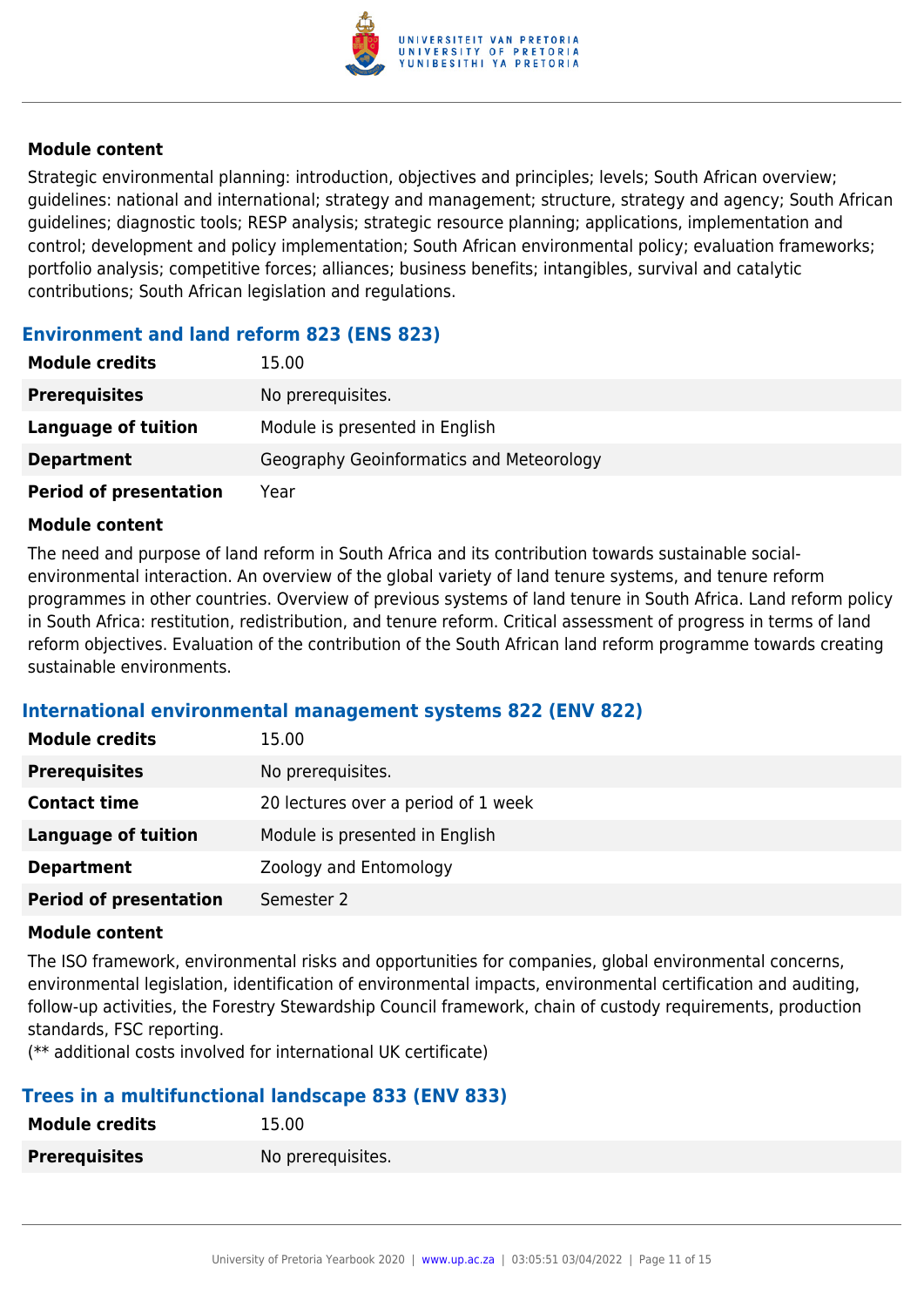

| <b>Contact time</b>           | 1 web-based period per week, 5 discussion classes per week |
|-------------------------------|------------------------------------------------------------|
| Language of tuition           | Module is presented in English                             |
| <b>Department</b>             | Department of Plant and Soil Sciences                      |
| <b>Period of presentation</b> | Quarter 3                                                  |

Place and role of trees in multifunctional rural landscapes. Trees outside forests. Multipurpose trees. Trees and biodiversity. Trees and environmental services. Trees and sustainable development. Domesticated forests. Agroforestry (definition, classification, challenges and examples). Multiple use of forests and trees. Non-timber tree and forest products. Domestication of multipurpose trees. Forests and people. Trees and agricultural production systems (yield, interactions, synergy, competition, pests and diseases). Case-study examples from sub-Saharan Africa.

#### **Forest resource use planning and management 832 (FOR 832)**

| <b>Module credits</b>         | 15.00                                                        |
|-------------------------------|--------------------------------------------------------------|
| <b>Prerequisites</b>          | No prerequisites.                                            |
| <b>Contact time</b>           | 1 web-based period per week, 20 discussion classes per block |
| <b>Language of tuition</b>    | Module is presented in English                               |
| <b>Department</b>             | Department of Plant and Soil Sciences                        |
| <b>Period of presentation</b> | Semester 1                                                   |
|                               |                                                              |

#### **Module content**

Forest planning. Forest mensuration. Growth and yield models and its application in growth and yield simulators. Quantitative silviculture. Yield regulation and forest economics. GIS and spatial analysis in forestry.

#### **Forest engineering 833 (FOR 833)**

| <b>Module credits</b>         | 15.00                                                        |
|-------------------------------|--------------------------------------------------------------|
| <b>Prerequisites</b>          | No prerequisites.                                            |
| <b>Contact time</b>           | 1 web-based period per week, 20 discussion classes per block |
| <b>Language of tuition</b>    | Module is presented in English                               |
| <b>Department</b>             | Department of Plant and Soil Sciences                        |
| <b>Period of presentation</b> | Semester 2                                                   |

#### **Module content**

Forest road engineering. Forest road system management. Forest operations analysis. Production planning. Strategic and tactical planning techniques. Forest operations design. Forest transportation systems. Harvesting management. Logging mechanics.

#### **Wood science and forest products 834 (FOR 834)**

| <b>Module credits</b> | 15.00 |
|-----------------------|-------|
|-----------------------|-------|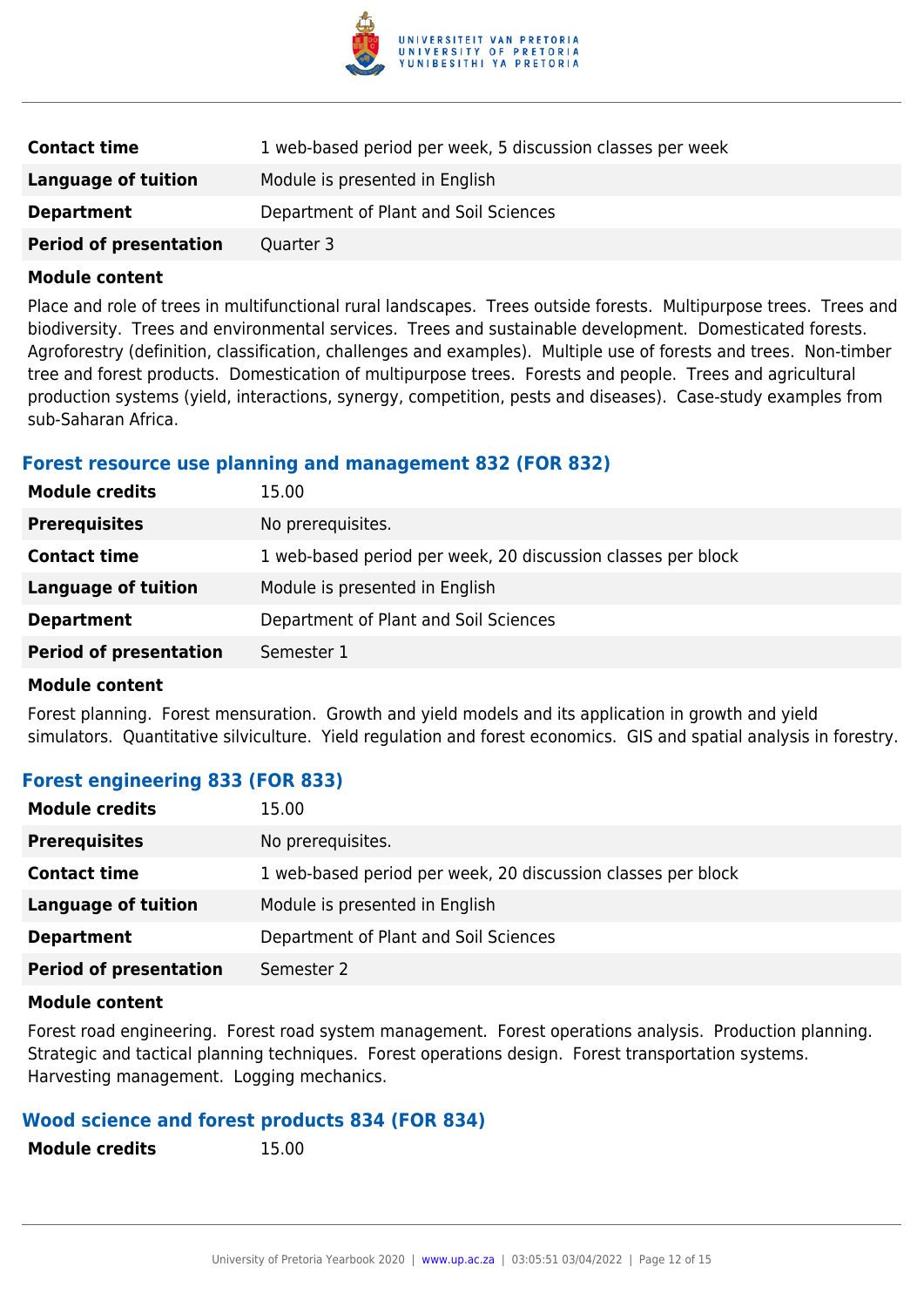

| <b>Prerequisites</b>          | No prerequisites.                                            |
|-------------------------------|--------------------------------------------------------------|
| <b>Contact time</b>           | 1 web-based period per week, 20 discussion classes per block |
| Language of tuition           | Module is presented in English                               |
| <b>Department</b>             | Department of Plant and Soil Sciences                        |
| <b>Period of presentation</b> | Semester 2                                                   |

Common characteristics of wood. Properties controlling the technical performance of wood. Natural growth phenomena affecting wood quality. Effect of site and silviculture on wood quality. The genetics of wood. Sawmilling and wood drying. Composite wood products. Deterioration of wood and wood products and methods of protection.

### **Forest ecology and management 835 (FOR 835)**

| <b>Module credits</b>         | 15.00                                                        |
|-------------------------------|--------------------------------------------------------------|
| <b>Prerequisites</b>          | No prerequisites.                                            |
| <b>Contact time</b>           | 1 web-based period per week, 20 discussion classes per block |
| <b>Language of tuition</b>    | Module is presented in English                               |
| <b>Department</b>             | Department of Plant and Soil Sciences                        |
| <b>Period of presentation</b> | Semester 2                                                   |

#### **Module content**

Structure and function of natural forests, species composition and diversity, disturbance processes and regimes, recovery (succession) concepts and theory, biodiversity in forest ecosystems, energy and nutrient flux in natural forest ecosystems. Resource assessment and planning. Silvicultural systems and management of natural forests (and woodlands), natural regeneration and forest rehabilitation management for sustainability of natural forest ecosystems: multiple use for timber and non-timber forest products, forest rehabilitation (invader plants, mining, degraded forests).

## **Silviculture 836 (FOR 836)**

| <b>Module credits</b>         | 15.00                                                       |
|-------------------------------|-------------------------------------------------------------|
| <b>Prerequisites</b>          | No prerequisites.                                           |
| <b>Contact time</b>           | 1 web-based period per week, 20 discussion classes per week |
| <b>Language of tuition</b>    | Module is presented in English                              |
| <b>Department</b>             | Department of Plant and Soil Sciences                       |
| <b>Period of presentation</b> | Semester 1                                                  |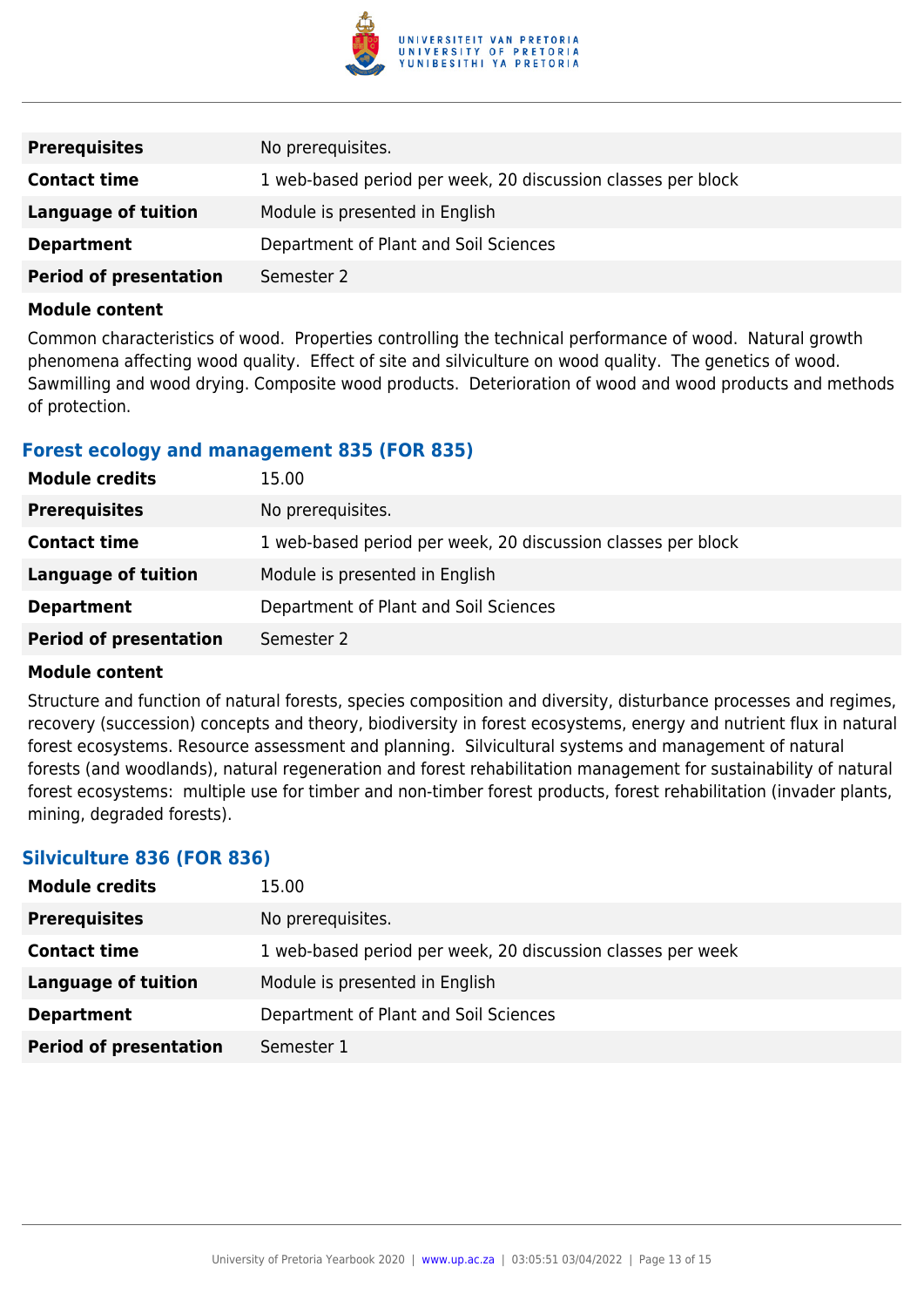

Understand the development of modern plantation forestry. Commercial plantation species. Forest pests and diseases. Forestry site classification. Basis of forestry rotation length (economics, biological, wood quality). Effect of silvicultural practices on wood quality (managing wood quality). Forestry management regimes for different species and end products. Pros and cons of plantation forestry on the environment. Fire management. Propagation techniques for forestry systems and bio-renewable resources, ecological basis of silviculture and fire management systems.

### **Forest resource economics and policy 831 (LEK 831)**

| <b>Module credits</b>         | 20.00                                            |
|-------------------------------|--------------------------------------------------|
| <b>Prerequisites</b>          | No prerequisites.                                |
| <b>Contact time</b>           | 1 discussion class per week, 2 lectures per week |
| Language of tuition           | Module is presented in English                   |
| <b>Department</b>             | Department of Plant and Soil Sciences            |
| <b>Period of presentation</b> | Semester 2                                       |

#### **Module content**

The economics of optimal management of cultivated and natural forests. Optimal rotation age and harvesting in timber production. Managing forest for their non-timber services. The multiple ecosystem services of forest and their contributions to human wellbeing. Economic valuation of the services of forest ecosystems. Forest resource rents and their capture and distribution under different property rights regimes. Regulation and taxation of forest users. Designing logging concessions and forest exploitation policies. Forest resource accounting and optimal management of the resource rents. Communities and forests. Case study examples from Sub-Saharan Africa.

#### **Environmental change 881 (OMS 881)**

| <b>Module credits</b>         | 15.00                                    |
|-------------------------------|------------------------------------------|
| <b>Prerequisites</b>          | No prerequisites.                        |
| Language of tuition           | Module is presented in English           |
| <b>Department</b>             | Geography Geoinformatics and Meteorology |
| <b>Period of presentation</b> | Year                                     |

#### **Module content**

This module involves the study of the causes and consequences of environmental change from multidisciplinary perspectives. A focus of this course is human environmental interactions. Past processes leading to environmental change will also be discussed. In a given period, the following will be investigated: principles of environmental change, causes and consequences of environmental change, Global warming and climate change: causes and impacts of climate change on natural resources; water, forests, biodiversity, land use and land cover change, environmental/Climate change and infectious disease, human dimensions of global change and Climate change political responses including the Kyoto protocol. Mitigation and adaptation strategies to climate change and effects of Climate change on sustainable development.